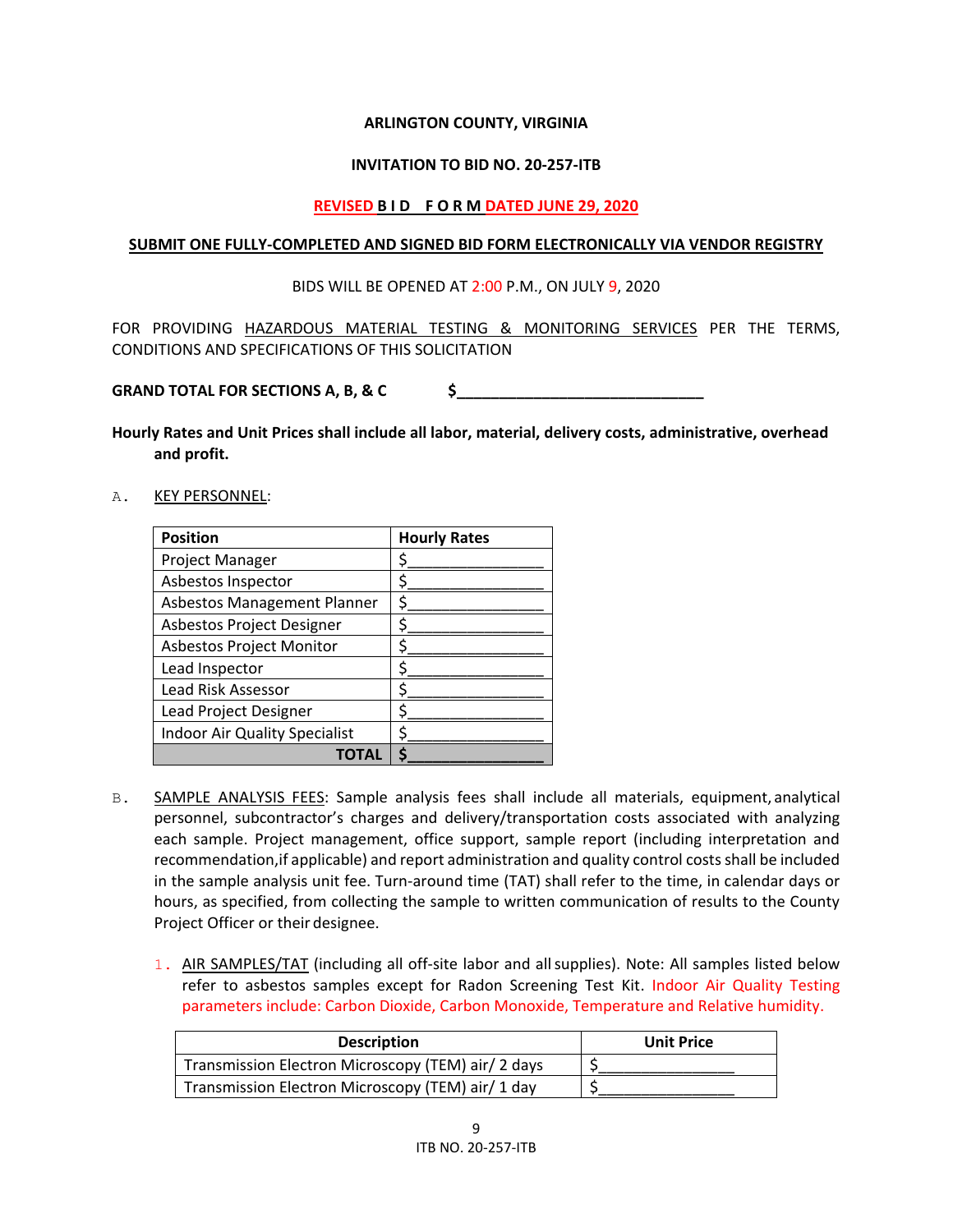| Transmission Electron Microscopy (TEM) air/ 12 hours |  |
|------------------------------------------------------|--|
| Phase Contrast Microscopy (PCM)/ 1 day               |  |
| Phase Contrast Microscopy (PCM)/ 1 hour (on-site     |  |
| analysis)                                            |  |
| Radon Screening Test Kit                             |  |
| Indoor Air Quality Test/ 1 day                       |  |
| <b>COTAL</b>                                         |  |

# 2. MATERIALS (BULK) SAMPLES/TAT: Note: All samples listed below refer to asbestos samples. Point Counting reporting limits: <0.1%.

| <b>Description</b>                                          | <b>Unit Price</b> |
|-------------------------------------------------------------|-------------------|
| X-ray fluorescence (lead)/ 1 day                            | Ŝ.                |
| Paint Scraping Samples Analyzed by NIOSH Method 7082M       | 'sample           |
| Toxicity Characteristic Leaching Procedure-Lead/ 48 hours   | Ś                 |
| Lead in Drinking Water Samples Analyzed by EPA Method 200.8 | Ś.<br>'sample     |
| Polarized Light Microscopy (PLM)/2 days                     | Ŝ.                |
| Polarized Light Microscopy (PLM)/ 1 day                     | $\zeta$           |
| Point counting/ 2 days                                      | S.                |
| Gravimetric/2 days                                          | $\zeta$           |
| X-ray diffraction/2 days                                    |                   |
| ΤΟΤΑΙ                                                       |                   |

## 3. OTHER SAMPLES RELATED TO THE WORK OF THIS CONTRACT:

| <b>Description</b>                           | <b>Unit Price</b> |
|----------------------------------------------|-------------------|
| <b>Microbial Analysis:</b>                   |                   |
| Spore Trap (24- hour TAT)                    | Ś<br>/sample      |
| Surface Swab (24- hour TAT)                  | Ś.<br>/sample     |
| Surface Tape (24- hour TAT)                  | \$<br>/sample     |
| Culturable ID Genus                          | \$<br>/sample     |
| Culturable ID Species                        | \$<br>'sample     |
| Silica                                       | \$<br>/sample     |
| Formaldehyde (3-day TAT)                     | \$<br>/sample     |
| Construction Dust (3-day TAT)                | \$<br>/sample     |
| Polychlorinated Biphenyls (PCBs) (3-day TAT) | Ś<br>/sample      |
| TOTAL                                        |                   |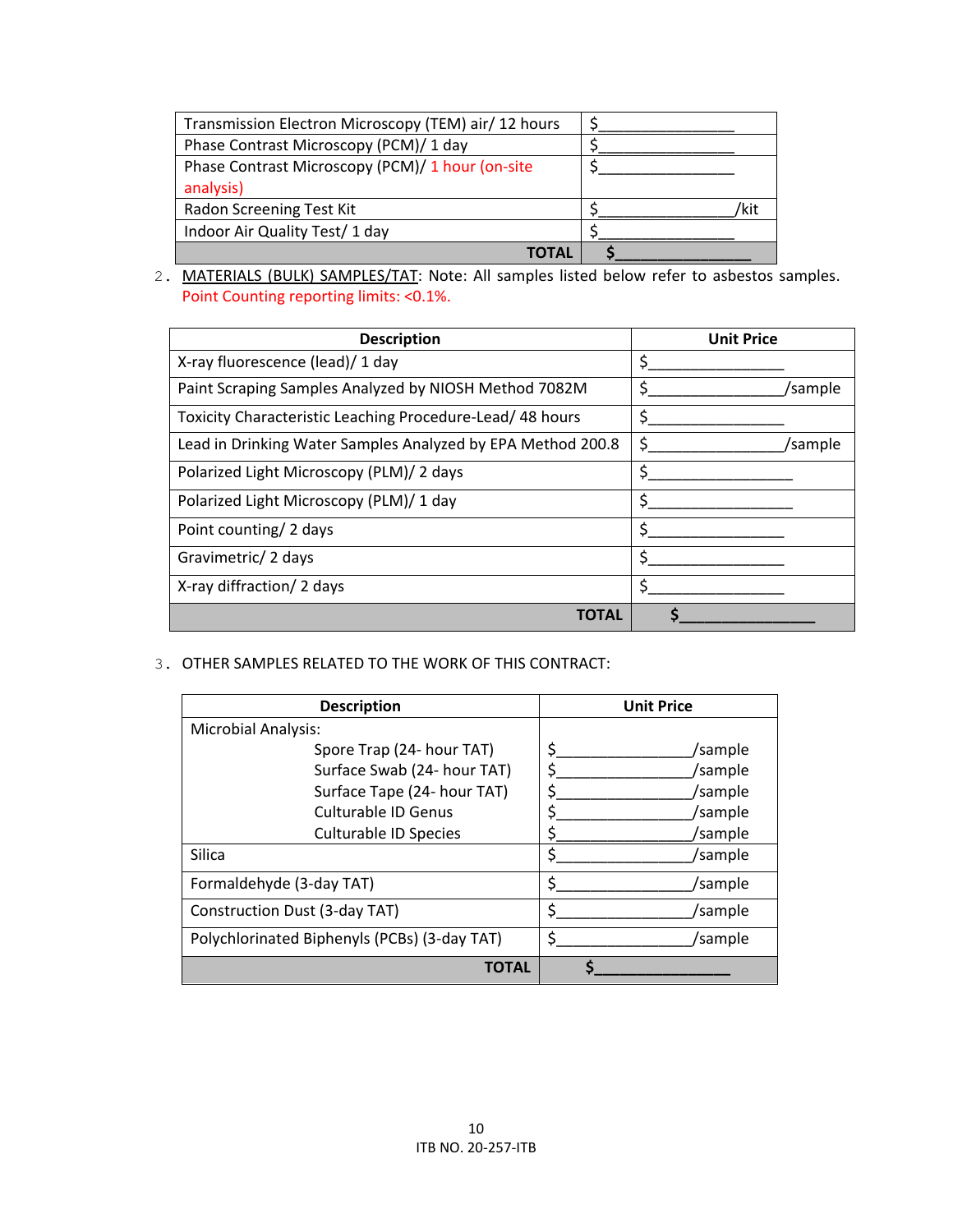4. PLEASE PROVIDE THE NAME AND ADDRESS OF THE LABORATORY THAT WILLBE PROVIDING SAMPLE ANALYSIS SERVICES UNDER THIS CONTRACT:

C. PROJECT-BASED PRICES: One fee will be charged per project, along with any related on-site personnel and sampling charges, for the following (requirements and deadlines are specified in Scope of Services).

| <b>Description</b>                                        | <b>Unit Price</b> |
|-----------------------------------------------------------|-------------------|
| Review/revision of master specification                   | ea.               |
| Provision of reports on CD                                | report/           |
| Abatement project cost estimate                           | ea.               |
| Abatement project Design:                                 | ea.               |
| County – generated specification tailoring, submitted for |                   |
| Contractor review and approval                            |                   |
| Abatement project Design:                                 | ea.               |
| Contractor – generated specification tailoring            |                   |
| <b>OTAL</b>                                               |                   |

**THE FULL LEGAL NAME OF THE ENTITY SUBMITTING THIS BID MUST BE WRITTEN IN THE SPACE BELOW. THIS BID FORM AND ALL OTHER DOCUMENTS THAT REQUIRE A SIGNATURE MUST BE FULLY AND ACCURATELY COMPLETED AND SIGNED BY A PERSON WHO IS AUTHORIZED TO BIND THE BIDDER, OR THE BID MAY BE REJECTED:**

| <b>SUBMITTED BY:</b>                       |                                  |                     |  |
|--------------------------------------------|----------------------------------|---------------------|--|
| (legal name of entity)                     |                                  |                     |  |
| <b>AUTHORIZED SIGNATURE:</b>               |                                  |                     |  |
| <b>PRINT NAME AND TITLE:</b>               |                                  |                     |  |
| <b>ADDRESS:</b>                            |                                  |                     |  |
| CITY/STATE/ZIP:                            |                                  |                     |  |
| <b>TELEPHONE NO.:</b>                      | <b>E-MAIL</b><br><b>ADDRESS:</b> |                     |  |
| THIS ENTITY IS INCORPORATED<br>IN:         |                                  |                     |  |
| THIS ENTITY IS A:<br>(check the applicable | <b>CORPORATION</b><br>□          | LIMITED PARTNERSHIP |  |
|                                            | 11                               |                     |  |
|                                            | ITB NO. 20-257-ITB               |                     |  |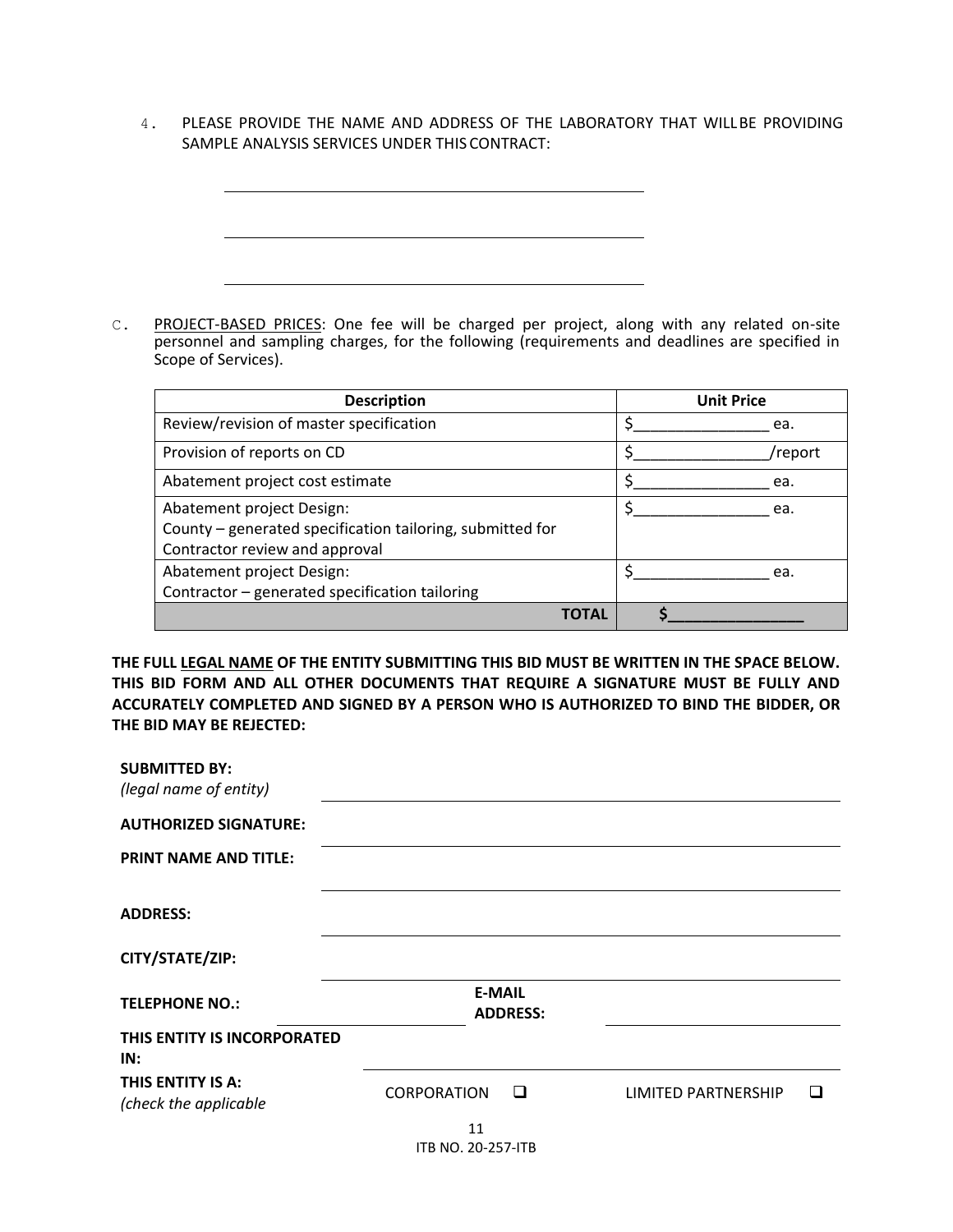| □<br>LIMITED LIABILITY COMPANY<br>□<br><b>SOLE PROPRIETORSHIP</b><br>IS BIDDER AUTHORIZED TO TRANSACT BUSINESS IN THE<br><b>YES</b><br>□<br><b>NO</b><br>□<br><b>COMMONWEALTH OF VIRGINIA?</b><br><b>IDENTIFICATION NO. ISSUED TO THE ENTITY BY THE</b><br>SCC:<br>Any Bidder exempt from Virginia State Corporation Commission (SCC) authorization requirement must<br>include a statement with its bid explaining why it is not required to be so authorized.<br><b>ENTITY'S DUN &amp; BRADSTREET D-U-N-S NUMBER: (if available)</b><br>IS YOUR FIRM OR ANY OF ITS PRINCIPALS CURRENTLY<br>□<br>DEBARRED FROM SUBMITTING BIDS TO ARLINGTON COUNTY,<br><b>YES</b><br><b>NO</b><br>◻<br>VIRGINIA, OR ANY OTHER STATE OR POLITICAL SUBDIVISION?<br><b>BIDDER STATUS:</b><br>MINORITY OWNED:<br>WOMAN OWNED:<br>NEITHER:<br>□<br>□<br>□<br>THE UNDERSIGNED UNDERSTANDS AND ACKNOWLEDGES THE FOLLOWING:<br>THE OFFICIAL COPY OF THE SOLICITATION DOCUMENTS, WHICH INCLUDES ANY ADDENDA, IS THE ELECTRONIC | option) | <b>GENERAL PARTNERSHIP</b> | □ |  | UNINCORPORATED<br><b>ASSOCIATION</b> | $\Box$ |
|--------------------------------------------------------------------------------------------------------------------------------------------------------------------------------------------------------------------------------------------------------------------------------------------------------------------------------------------------------------------------------------------------------------------------------------------------------------------------------------------------------------------------------------------------------------------------------------------------------------------------------------------------------------------------------------------------------------------------------------------------------------------------------------------------------------------------------------------------------------------------------------------------------------------------------------------------------------------------------------------------------|---------|----------------------------|---|--|--------------------------------------|--------|
|                                                                                                                                                                                                                                                                                                                                                                                                                                                                                                                                                                                                                                                                                                                                                                                                                                                                                                                                                                                                        |         |                            |   |  |                                      |        |
|                                                                                                                                                                                                                                                                                                                                                                                                                                                                                                                                                                                                                                                                                                                                                                                                                                                                                                                                                                                                        |         |                            |   |  |                                      |        |
|                                                                                                                                                                                                                                                                                                                                                                                                                                                                                                                                                                                                                                                                                                                                                                                                                                                                                                                                                                                                        |         |                            |   |  |                                      |        |
|                                                                                                                                                                                                                                                                                                                                                                                                                                                                                                                                                                                                                                                                                                                                                                                                                                                                                                                                                                                                        |         |                            |   |  |                                      |        |
|                                                                                                                                                                                                                                                                                                                                                                                                                                                                                                                                                                                                                                                                                                                                                                                                                                                                                                                                                                                                        |         |                            |   |  |                                      |        |
|                                                                                                                                                                                                                                                                                                                                                                                                                                                                                                                                                                                                                                                                                                                                                                                                                                                                                                                                                                                                        |         |                            |   |  |                                      |        |
|                                                                                                                                                                                                                                                                                                                                                                                                                                                                                                                                                                                                                                                                                                                                                                                                                                                                                                                                                                                                        |         |                            |   |  |                                      |        |
|                                                                                                                                                                                                                                                                                                                                                                                                                                                                                                                                                                                                                                                                                                                                                                                                                                                                                                                                                                                                        |         |                            |   |  |                                      |        |
| COPY THAT IS AVAILABLE ON THE VENDOR REGISTRY WEBSITE.<br><b>DOTENTIAL DIDDEDC ADE DECDOMCIDI E FOD DETEDIAINIMO THE ACCHINACY AND COMADI ETEMECC OF ALL</b>                                                                                                                                                                                                                                                                                                                                                                                                                                                                                                                                                                                                                                                                                                                                                                                                                                           |         |                            |   |  |                                      |        |

POTENTIAL BIDDERS ARE RESPONSIBLE FOR DETERMINING THE ACCURACY AND COMPLETENESS OF ALL SOLICITATION DOCUMENTS THEY RECEIVE FROM ANY SOURCE, INCLUDING THE COUNTY.

**Company Qualifications:** Bidders shall have 5 years of experience in HAZMAT surveying, monitoring and assessment. Bidder shall provide verification that asbestos and lead inspectors have received training for permit-required confined space entry per [OSHA standard 29 CFR 1910.146](https://www.osha.gov/laws-regs/regulations/standardnumber/1910/1910.146) with their bid submission. The experience shall be work of similar size and scope.

Bidders shall provide written Quality Assurance and Quality Control (QA/QC) program proposed by their laboratory.

**Project Experience:** Bidders shall provide a list of projects, of similar size and scope, that have been executed during the past five (5) years for consideration of application to the below individual requirements. Each project shall meet all of these requirements and bidders can submit separate projects for each requirement.

- Have completed ten (10) HAZMAT surveying, monitoring and assessment projects within the past five years.
- Have completed at least one (1) HAZMAT surveying, monitoring and assessment projects for a local, state, or federal government agency.

Bidders' list shall include the following information to show compliance with the experience criteria:

- Project Name
- Project description and scope of work
- Final contract value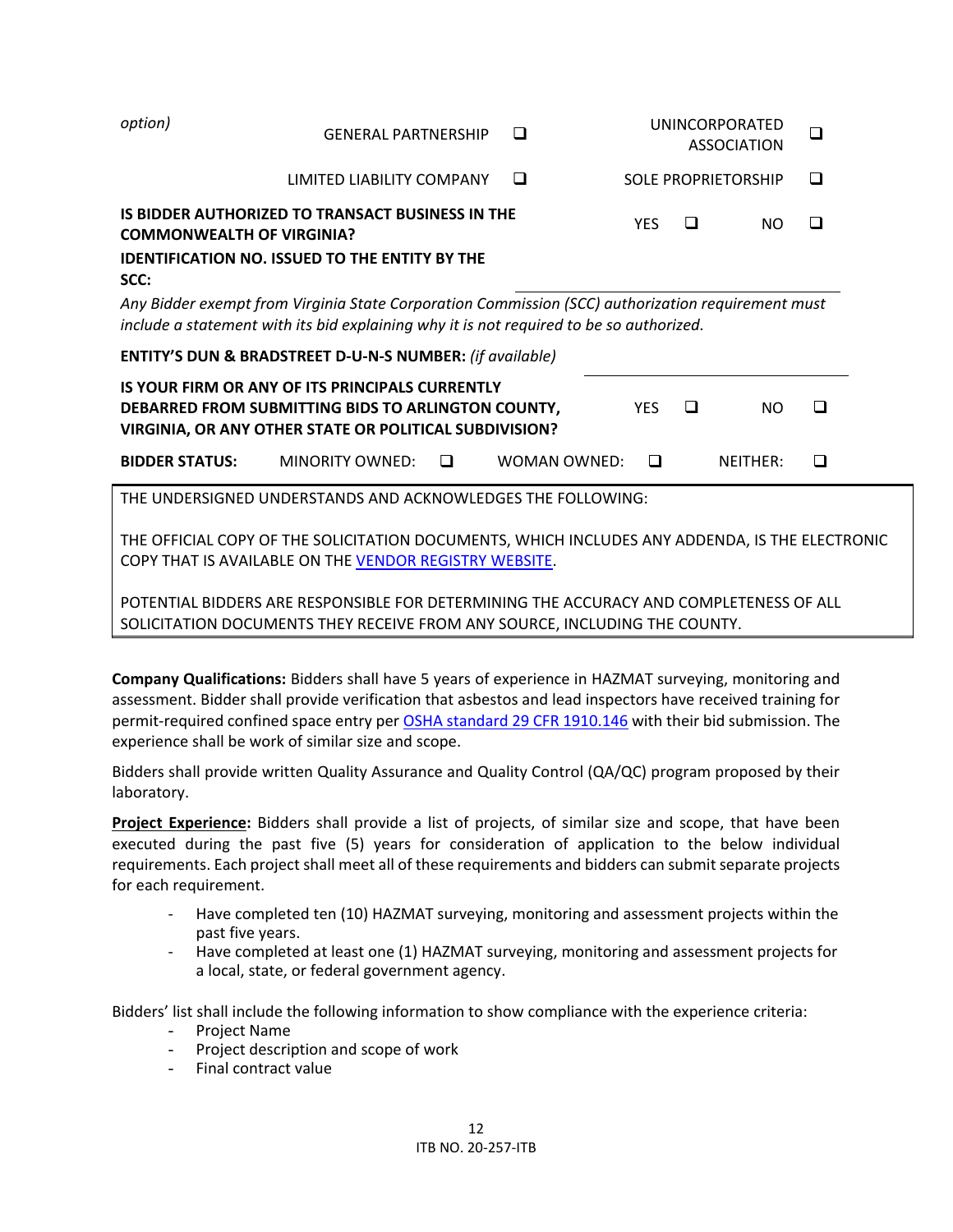Bidders' shall submit the bidder qualification matrix and complete with as much detail as required to confirm you meet each qualification.

**Staffing Qualifications:** All key personnel proposed for this project must have experience as designated key personnel in similar size and type of projects.

The undersigned acknowledges receipt of the following Addenda:

| ADDENDUM NO. 1 | DATE: | INITIAL: |  |
|----------------|-------|----------|--|
| ADDENDUM NO. 2 | DATE: | INITIAL: |  |
| ADDENDUM NO. 3 | DATE: | INITIAL: |  |

#### TRADE SECRETS OR PROPRIETARY INFORMATION:

Trade secrets or proprietary information submitted by a Bidder in connection with a procurement transaction will not be subject to public disclosure under the Virginia Freedom of Information Act. Pursuant to Section 4-111 of the Arlington County Purchasing Resolution, however, a Bidder seeking to protect submitted data or materials from disclosure must, before or upon submission of the data or materials, identify the data or materials to be protected and state the reasons why protection is necessary.

Please mark one:

 $\Box$  No, the bid that I have submitted does not contain any trade secrets and/or proprietary information.

□ Yes, the bid that I have submitted does contain trade secrets and/or proprietary information.

\_\_\_\_\_\_\_\_\_\_\_\_\_\_\_\_\_\_\_\_\_\_\_\_\_\_\_\_\_\_\_\_\_\_\_\_\_\_\_\_\_\_\_\_\_\_\_\_\_\_\_\_\_\_\_\_\_\_\_

\_\_\_\_\_\_\_\_\_\_\_\_\_\_\_\_\_\_\_\_\_\_\_\_\_\_\_\_\_\_\_\_\_\_\_\_\_\_\_\_\_\_\_\_\_\_\_\_\_\_\_\_\_\_\_\_\_\_\_

\_\_\_\_\_\_\_\_\_\_\_\_\_\_\_\_\_\_\_\_\_\_\_\_\_\_\_\_\_\_\_\_\_\_\_\_\_\_\_\_\_\_\_\_\_\_\_\_\_\_\_\_\_\_\_\_\_\_\_

\_\_\_\_\_\_\_\_\_\_\_\_\_\_\_\_\_\_\_\_\_\_\_\_\_\_\_\_\_\_\_\_\_\_\_\_\_\_\_\_\_\_\_\_\_\_\_\_\_\_\_\_\_\_\_\_\_\_\_

\_\_\_\_\_\_\_\_\_\_\_\_\_\_\_\_\_\_\_\_\_\_\_\_\_\_\_\_\_\_\_\_\_\_\_\_\_\_\_\_\_\_\_\_\_\_\_\_\_\_\_\_\_\_\_\_\_\_\_

\_\_\_\_\_\_\_\_\_\_\_\_\_\_\_\_\_\_\_\_\_\_\_\_\_\_\_\_\_\_\_\_\_\_\_\_\_\_\_\_\_\_\_\_\_\_\_\_\_\_\_\_\_\_\_\_\_\_\_

\_\_\_\_\_\_\_\_\_\_\_\_\_\_\_\_\_\_\_\_\_\_\_\_\_\_\_\_\_\_\_\_\_\_\_\_\_\_\_\_\_\_\_\_\_\_\_\_\_\_\_\_\_\_\_\_\_\_\_

\_\_\_\_\_\_\_\_\_\_\_\_\_\_\_\_\_\_\_\_\_\_\_\_\_\_\_\_\_\_\_\_\_\_\_\_\_\_\_\_\_\_\_\_\_\_\_\_\_\_\_\_\_\_\_\_\_\_\_

If Yes, you must clearly identify below the exact data or materials to be protected and list all applicable page numbers of the bid that contain such data or materials:

State the specific reason(s) why protection is necessary: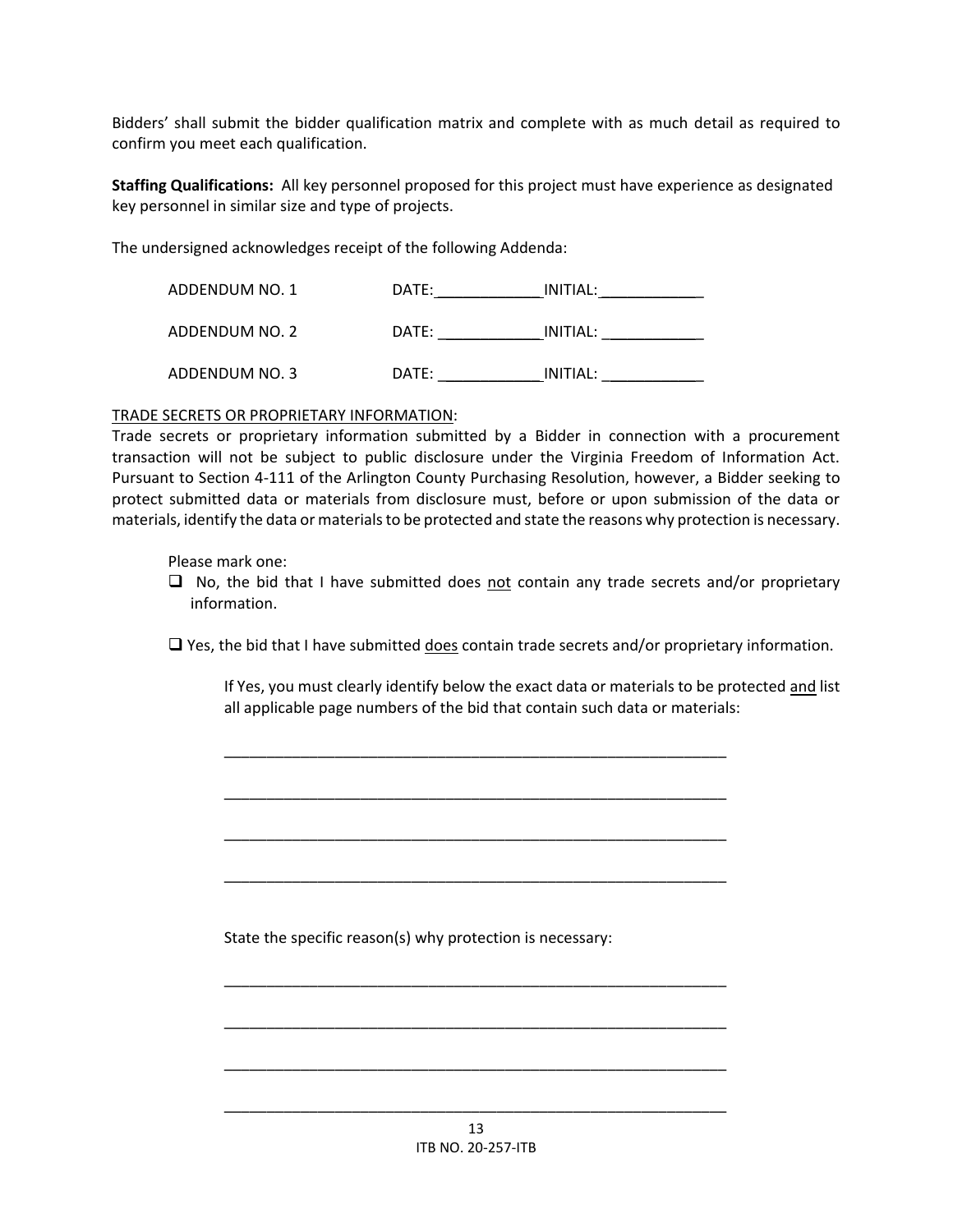If you fail above to identify the data or materials to be protected or to state the reason(s) why protection is necessary, you will not have invoked the protection of Section 4-111 of the Purchasing Resolution. Accordingly, upon the award of a contract, the bid will be open for public inspection consistent with applicable law.

CERTIFICATION OF NON-COLLUSION: The undersigned certifies that this bid is not the result of or affected by (1) any act of collusion with another person engaged in the same line of business or commerce (as defined in Virginia Code §§ 59.1-68.6 *et seq*.) or (2) any act of fraud punishable under the Virginia Governmental Frauds Act (Virginia Code §§ 18.2-498.1 *et seq*.).

## CONTACT PERSON AND MAILING ADDRESS FOR DELIVERY OF NOTICES

Provide the name and address of the person who is designated to receive notices and other communications regarding this solicitation. Refer to the "Notices" section in the draft Contract Terms and Conditions for information regarding delivery of notices.

| NAME:    |  |  |  |
|----------|--|--|--|
| ADDRESS: |  |  |  |
|          |  |  |  |
| E-MAIL:  |  |  |  |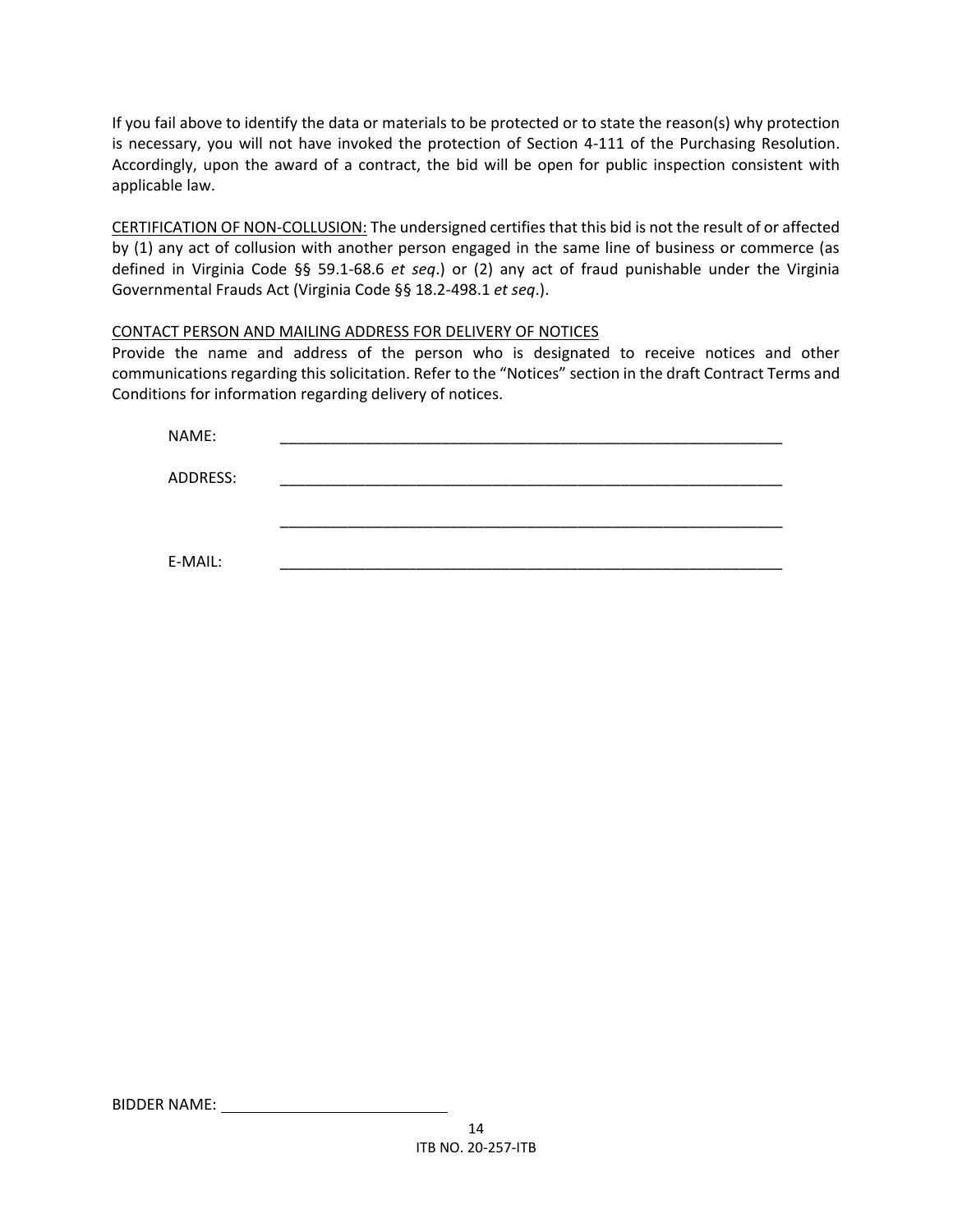**REFERENCES** 

Bidders should provide three (3) references for similar services that have been provided by the Bidder within the past five (5) years. The County reserves the right to evaluate the quality of Contractor's work through site visits with Contractor's references.

| <b>REFERENCE 2:</b> |  |
|---------------------|--|
|                     |  |
|                     |  |
|                     |  |
|                     |  |
|                     |  |
|                     |  |
| REFERENCE 3:        |  |
|                     |  |
|                     |  |
|                     |  |
|                     |  |
|                     |  |
|                     |  |